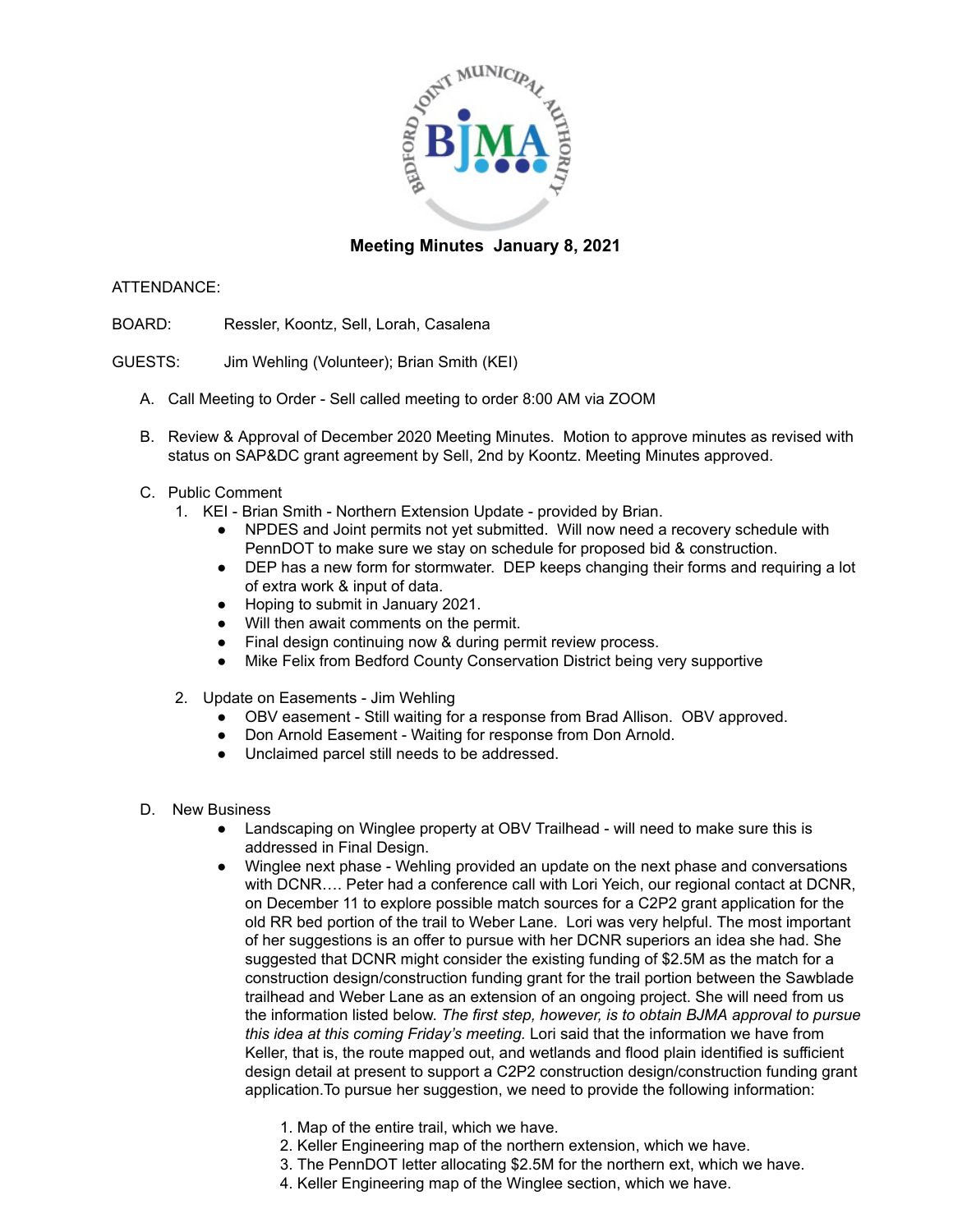5. A letter from the PennDOT project manager (Nicki Donahoe or Raymond Seese) delineating the construction timetable (permitting and construction?) for the segment between Ft. Bedford Park and the trailhead at Sawblade Road. She would also like to see the construction timeframe on a map attached to that letter. We need to contact PennDOT to obtain this letter.

Motion by Sell to engage Wehling at his standard volunteer rate to explore the funding opportunity with DCNR for the Sawblade to Weber Lane phase. 2nd by Ressler. Approved. Wehling will gather the necessary documentation. Ressler will contact PennDot to request item 5.

- Parking across from Weber Lane April reported on conversation with Jeff Rush from JLG regarding possible use of a portion of their parking lot for trail parking. JLG is supportive of the project but cannot allocate any of their parking for use as a trailhead due to current capacity issues. He suggested use of the parcel owned by Bedford Township between them and Penn Detroit Allison as a possible option for us to consider. Will review & consider.
- E. Old Business
	- 1. Trail Surface Jim reported the surface at Springs end is much better. Conditions haven't been favorable enough for brushing. Suggested ask Township do rolling on the Elks end a few times during the winter. Consider dust in future. Wehilng will reach out to Bedford Twp Supervisors. Mary will reach out to DCNR for specifications on trail surface improvements used on Lakeside Trail at Shawnee.
	- 2. Boat Launch No further update at this time.
	- 3. SAP&DC Grant Agreement We have received the final executed grant agreement.
- F. Reports of Officers
	- Chairman -
	- Vice Chairman -
	- Secretary -
	- Treasurer See attached Treasurer's Report, KEI Contract amendment #5 to add the \$3,000 for Infiltration Testing to contract. Brad will send it to Brian for signature. Ethics forms are due to the respective Borough / Township; Brad prepared SAP&DC reimbursement request for \$19,285 which is half the mini-grant. Will be used to pay KEI for additional design costs. Brad also prepared the attached 2020 Year End Financials. The 2021 Budget was also presented, though the donation amount will be amended. Motion by Ressler to pay bills and approve all financial documents, 2nd by Sell. Motion approved.
	- Secretary-Treasurer suggested organizing a volunteer clean up effort to gather the trash along the corridor from Sawblade to Weber Lane. Discussion about focusing on the Thomas or JLG/Weber Lane end first. Mary Jo will talk to the Conservation District about tire clean up & work to organize efforts for a Spring cleanup in the general corridor.

Meeting adjourned at 9:00 AM.

Next Meeting will be February 12th @ 8:00 AM via ZOOM